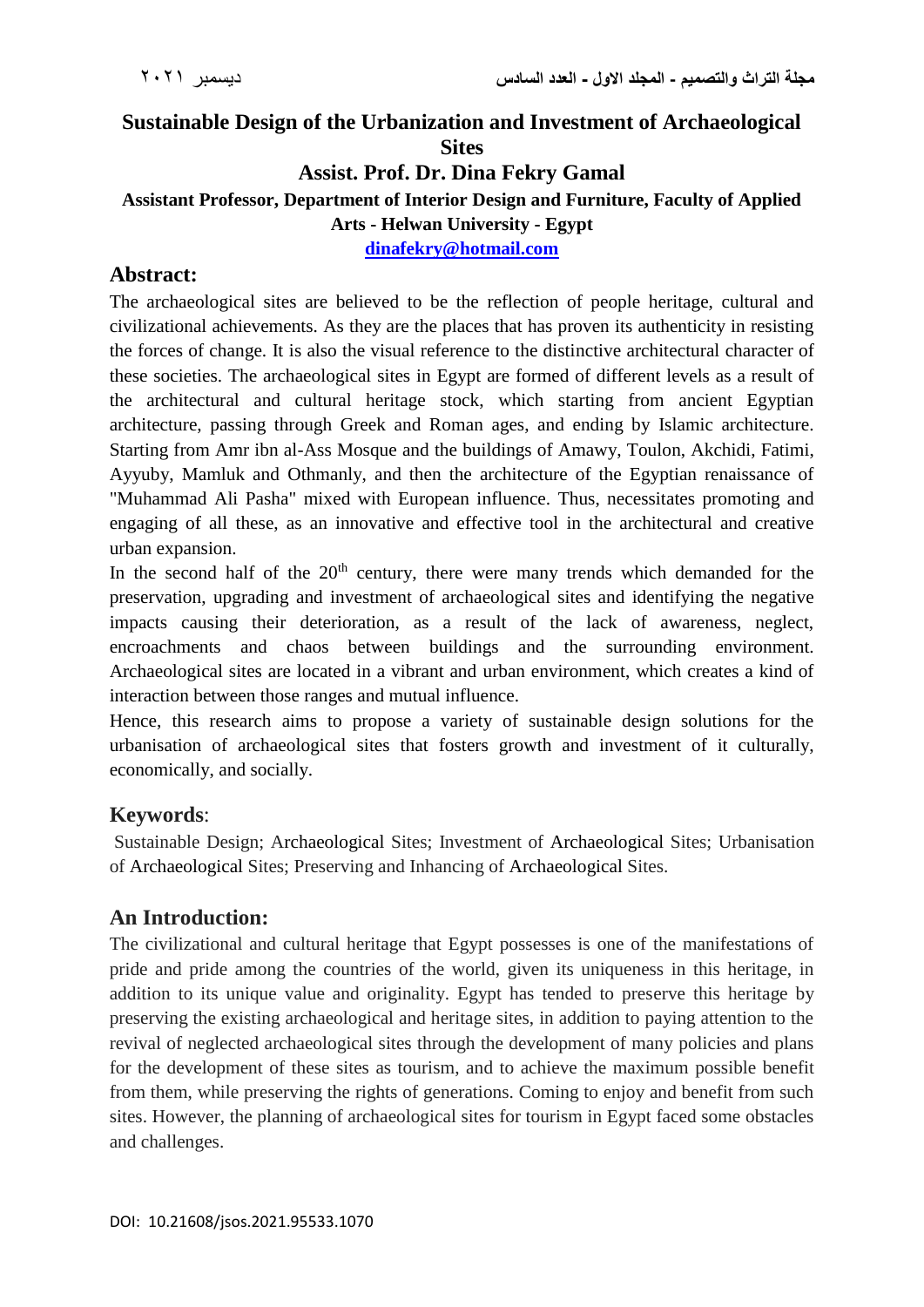# **The most important findings of the research:**

1- The sustainable design for the coordination of archaeological sites enhances environmental quality, preserves the natural resources of the environment, meets the requirements and needs of society at present and in the future, and improves the quality of life.

2- Archaeological sites are subjected to many encroachments that negatively affect either the physical level or the visual level or both, and ultimately lead to the destruction and loss of this heritage, whether in the short or long term.

3- Preserving the coordination of archaeological sites depends on two main approaches: preservation for the upgrading of archaeological domains, and preservation for their investment.

4- Reusing heritage buildings for purposes that serve the community and provide direct benefit to it, which leads to community interest in conservation and upgrading projects.

5- Good knowledge of the detailed characteristics of the coordination of archaeological sites is the prelude to the success of planning and design and its suitability to achieve the urban vitality of the urban space.

# **References:**

1-Osma Abdelnaby Kenber, Astedamet elmnatek elskanya belmogtma3at el7adrya elgadeda, resalet doctorah , kollyat elhandasa, gama3t elazher 2005.

2-Ehab Ma7moud 3okba, Osos wa ma3ayer eltasmem llmnatek elkhadra2, ba7s manshour, kolyat el handsa, game3at elfayoum, 2015.

3-Reham Hamdy, Tansek elmoake3 kwasela le3ta2 tabe3 momayaz llfra3' el7adary, el7adaek el3ama, 1999.

4-Tarek Mahmoud elke3y, Tatbekat nazarya wa 3elmya fi tasmem el 7daek, Tab3a ola, 1981.

5-Abdelhamed Abdelwa7ed, mokadema fi takhtet wa tasmem elmnatek elkhadrea2 wa fra3'at elbe2a el3amafi elmodon, Dar ghareb llteba3a,1993.

6-3esam eldeen mohamed ali, Tadmen mbade2 elestedama elshamela fi eltasmem el7adary, megalet el3loom elhandasya, kolyat elhandsa,2019.

7-Megalet el3loom wa elhandsa, elkhalaya elshamsya wa estkhdmha fi 3naser elfarsh el3omrany lrfe3 ada2 elfdaek el3ama, game3t teshreen,2019.

8-Hebaetallah Othman, eltagmel elbe2e elmostadam fi el mnatek elasrya, ba7s manshour, megalet el3omara wa elfnon wa el3loom elensanya, elmoglad 6,3add 2, 2021.

9-Hesham Mohamed elbarmagly, ellandscap elmostdam wa el7daek elastshfa2ya, koleyet eltakhtet eleklemy wa el7adaery, 2014.

10- sabir ahmad. "mrunat tashrieat albina' ka'ahad eawamil aliartiqa' bibiyat al'iibdae almiemari" majalat aleimarat walfunun waleulum al'iinsaniat almujalad 6 aleadad 27

11-Amitai Etzioni, Reconstruction: An Agenda, Journal of Intervention and State Building, Volume 1, March 2007.

12- Bernard Feilden, Conservation of Historic Buildings, Butterworth and Co., LTD,England, 1982.

12-Gray Bridge, Sophie Watson, A Companion to The City, Blackwell Publishers Ltd,United Kingdom, 2003.